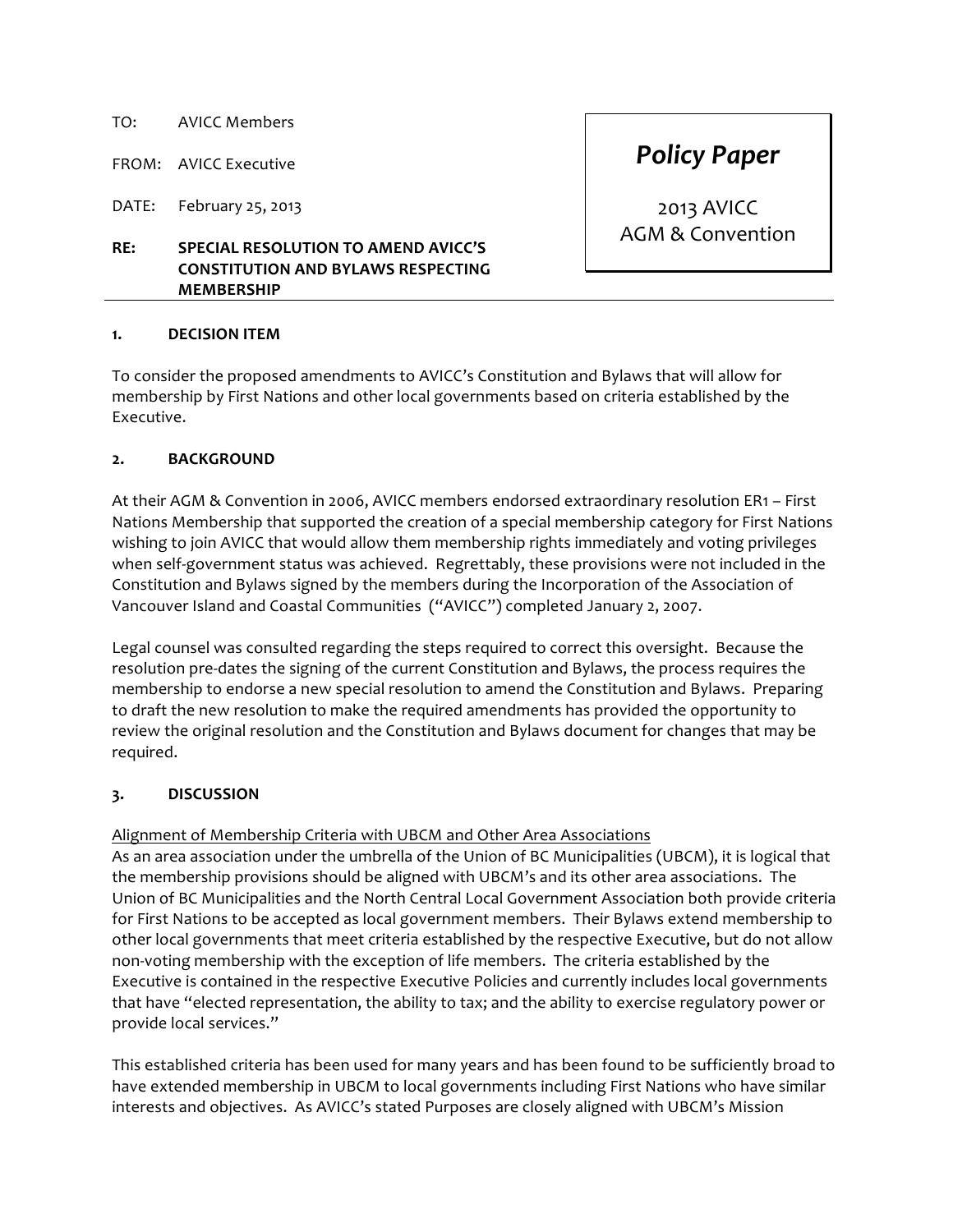# **SPECIAL RESOLUTION TO AMEND THE AVICC'S CONSTITUTION AND BYLAWS** *2* **RESPECTING MEMBERSHIP**

Statement, utilizing the same criteria should meet AVICC's needs as well. As a small association with only a .6 fte of staff support, AVICC is quite limited in its resources and opening the membership to a non-voting category beyond life members would require significant consideration as there currently is not a precedent that would provide guidance.

Unlike UBCM's Bylaws, when AVICC incorporated, the provisions for membership were extended to include "a person who holds the office of mayor or councilor of a member municipality or chairperson or director of a member regional district or a trustee of the Islands Trust." It is possible to extend the definition to include "Chief or councilor of a member First Nation" which would deal with First Nations in the current environment, but this may not be sufficiently broad to cover all situations that could arise in future. A better solution would be to replace the named positions with a more inclusive statement such as "any person who is an official of a member by virtue of having been elected in accordance with the laws of British Columbia or Canada ['Elected Officials']."

## Geographic Region

The Constitution itself does not have a geographic reference, but appears to refer to the membership section of the Bylaws that according to legal counsel is quite unusual. It would provide greater clarity to incorporate the broadly stated geographic region of "Vancouver Island, Islands Trust, Central Coast, Powell River and Sunshine Coast" in the Constitution with the Bylaws specifically delineating the boundaries.

The geographic reference in the Bylaws refers to the municipalities and regional districts on Vancouver Island and in the northern coastal communities, or the Islands Trust. AVICC's membership on the mainland coast is not accurately described by the description "northern coastal communities." The geographic reference in the membership clause of the original Constitution (prior to the 2007 Incorporation) referred to "all municipalities, regional districts or other local governments that lie within the following: Alberni-Clayoquot, Capital, Central Coast, Comox-Strathcona (Note: now Comox Valley Regional District and Strathcona Regional District), Cowichan Valley, Mount Waddington, Nanaimo, Powell River and Sunshine Coast regional districts". This description seems to better delineate the geographic territory, but must be further expanded to include local governments that are "located within or partly within" the named regional districts to allow for First Nations whose boundaries may extend beyond the boundaries of the named regional districts and Islands Trust. As regional districts are established through Letters Patent that contain succession provisions, any future changes to the regional districts would alleviate the need for amendments to AVICC's Bylaws in this area.

### **3. RECOMMENDATION**

# **SR1 - SPECIAL RESOLUTION TO AMEND AVICC'S CONSTITUTION AND BYLAWS RESPECTING MEMBERSHIP**

WHEREAS in 2006 the membership endorsed extraordinary resolution ER1 - First Nations Membership which supported the creation of a special membership category for First Nations wishing to join AVICC that would allow them membership rights immediately and voting privileges when self-government status was achieved, but did not include such provisions in the Constitution and Bylaws endorsed by the membership during the Incorporation of the Association of Vancouver Island and Coastal Communities ("AVICC") in 2007;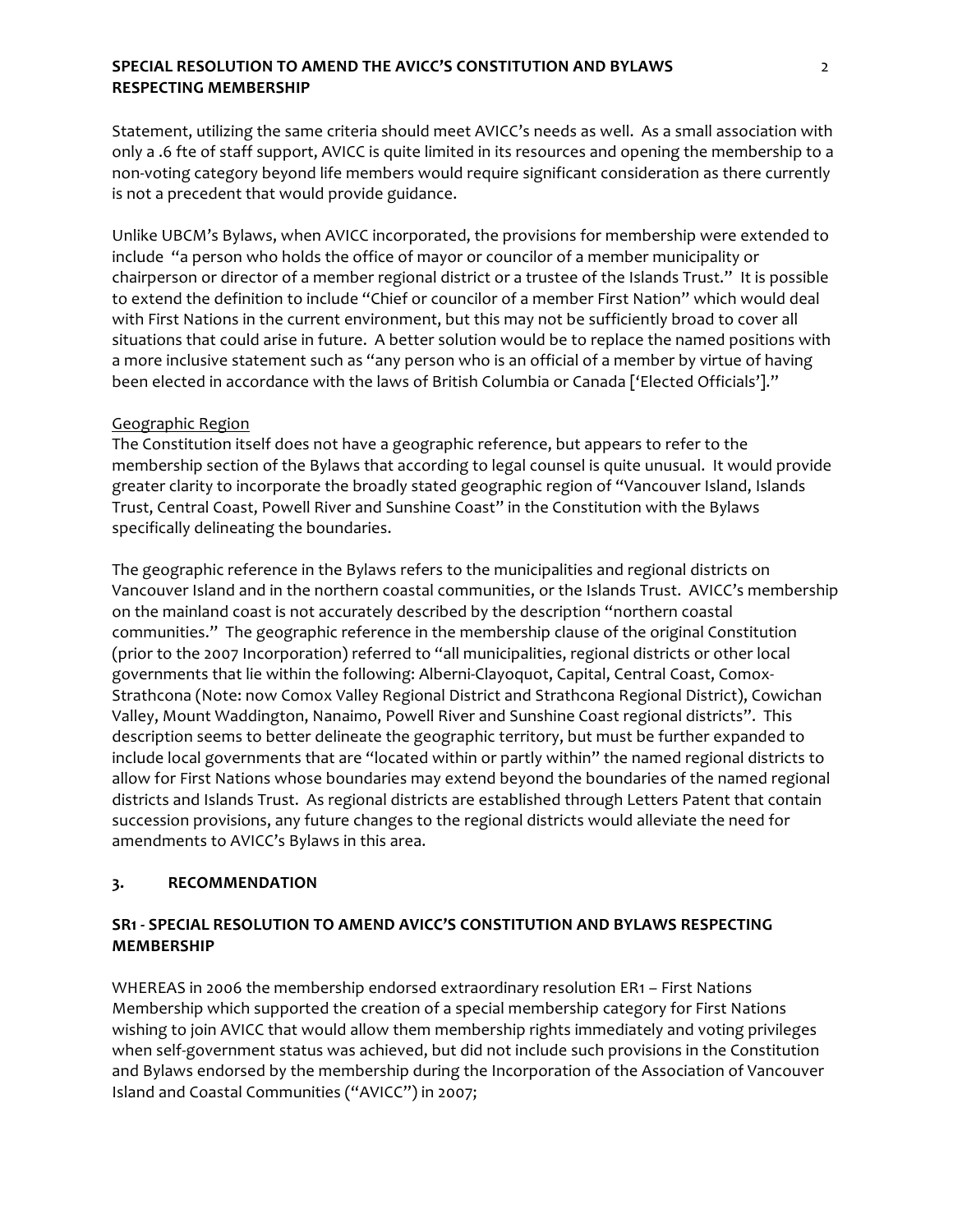# **SPECIAL RESOLUTION TO AMEND THE AVICC'S CONSTITUTION AND BYLAWS By and AUST AT AUTHORY CONSTITUTION** AND **BYLAWS RESPECTING MEMBERSHIP**

AND WHEREAS the membership provisions of the five Area Associations of the Union of BC Municipalities should be aligned with the membership provisions of the Union of BC Municipalities which extends membership to other local governments that meet criteria established by the Executive, but does not allow non-voting membership with the exception of life members;

THEREFORE BE IT RESOLVED that ER1 - First Nations Membership resolution endorsed by the membership in 2006 be rescinded and that the Constitution and Bylaws of the Association of Vancouver Island and Coast Communities be amended in general terms as follows, and in specific terms as set out in Schedule A attached to this resolution:

- The opening paragraph of section 2 of the Constitution be amended to specify the geographic region that the Association represents by replacing "of the areas defined in section 3" with "on Vancouver Island, and within the Islands Trust, the Central Coast, the Sunshine Coast and the Powell River Regional District"; the words "municipalities" and "regional districts" in Sections 2 (c) and (d) be replaced with "local governments"; the word "municipal" in section  $2(e)$  be deleted and the word "members" at the end of section  $2(e)$  be replaced with "local governments";
- Sections 3, 4 (1) and 4 (2) of the Bylaws on Membership be deleted and replaced with new sections  $3, 4(1)$  and  $(2)$ 
	- (a) to extend membership to other local governments that meet criteria established by the Executive for local government membership.
	- (b) to clarify the geographic region where membership is available to include cities, districts, townships, towns, villages and regional districts, and other local governments meeting the membership criteria established by the AVICC Executive, located within or partly within any of the following Regional Districts: Alberni-Clayoquot, Capital Regional, Central Coast, Comox Valley, Cowichan Valley, Mount Waddington, Nanaimo, Powell River, Strathcona and Sunshine Coast; and
	- (c) expand the definition of persons who may become members to an official of a member by virtue of having been elected in accordance with the laws of British Columbia or Canada ['Elected Officials']; and
- Sections  $7$  (e),  $23$  (1), (2) and (3),  $25$  (3), and  $28$  (3) of the Bylaws be amended for clarity, consequential to the amendments to Sections 3 and 4.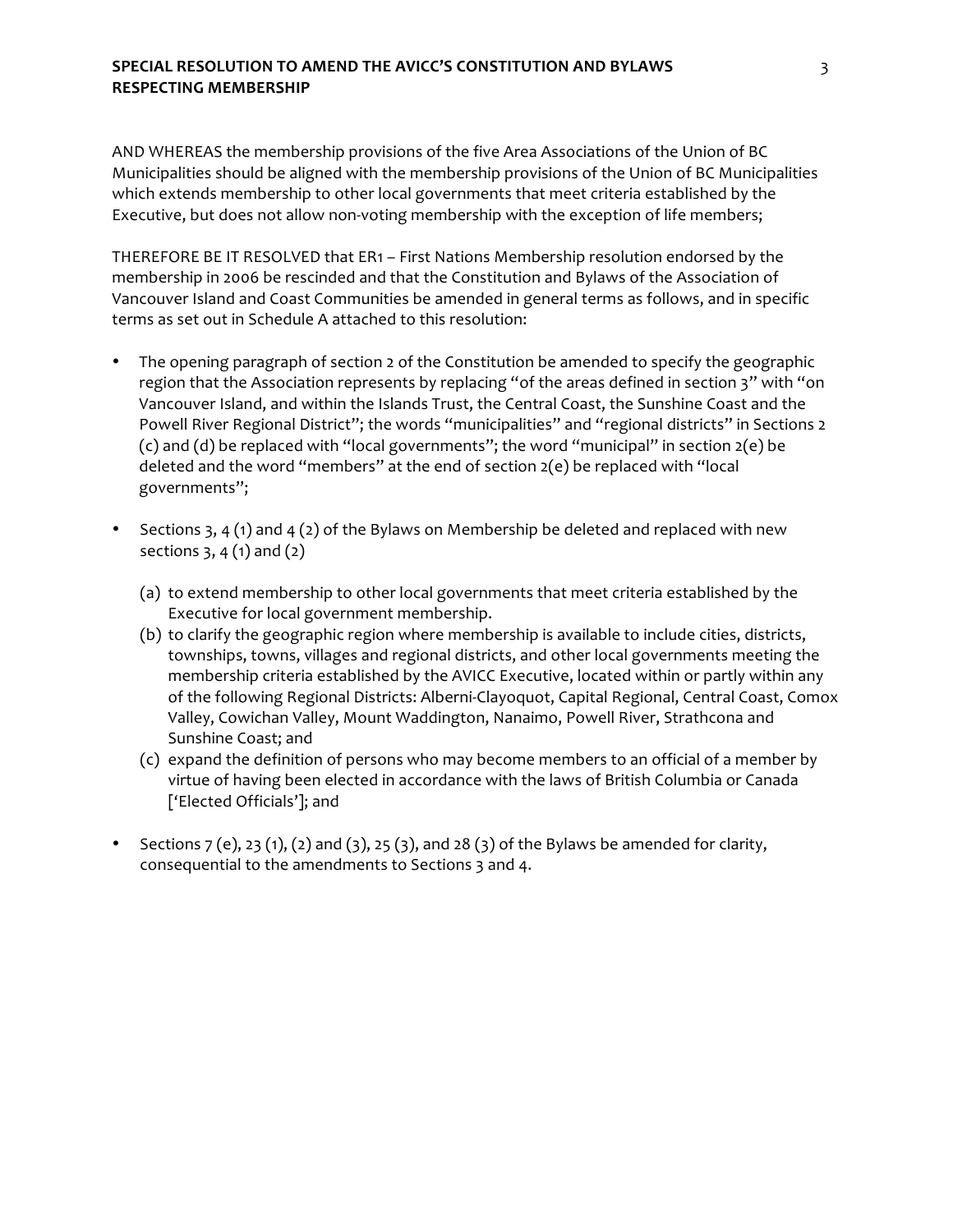# **Schedule A Original and Proposed Amendments to Sections of AVICC's Constitution and Bylaws Respecting Membership**

### **PROPOSED AMENDMENTS TO THE CONSTITUTION:**

#### *The section now reads:*

#### **2. PURPOSES**

The Association of Vancouver Island and Coastal Communities is a body formed for the purpose of representing in one organization the various municipalities, regional districts and other local governments of the areas defined in section 3.

The purposes of the Association shall be:

- (a) To secure all possible united action in dealing with local government matters.
- (b) To co-operate with other organizations dealing with matters under Provincial and Federal jurisdiction.
- (c) To co-operate with the Union of B.C. Municipalities and other associations of municipalities in British Columbia for the advancement of the principles of local government.
- (d) To secure united action among its member municipalities and regional districts and to promote greater autonomy within local governments.
- (e) To acquire and distribute amongst the members, municipal information that may be deemed to be of value to members.
- (f) To hold meetings for promoting the objects aforesaid.

## The amended section would then read:

## **2. PURPOSES**

The Association of Vancouver Island and Coastal Communities is a body formed for the purpose of representing in one organization the various municipalities, regional districts and other local governments on **Vancouver Island, and within the Islands Trust, the Central Coast, Sunshine Coast and Powell River Regional Districts**.

The purposes of the Association shall be:

- (a) To secure all possible united action in dealing with local government matters.
- (b) To co-operate with other organizations dealing with matters under Provincial and Federal jurisdiction.
- (c) To co-operate with the Union of B.C. Municipalities and other associations of **local governments** in British Columbia for the advancement of the principles of local government.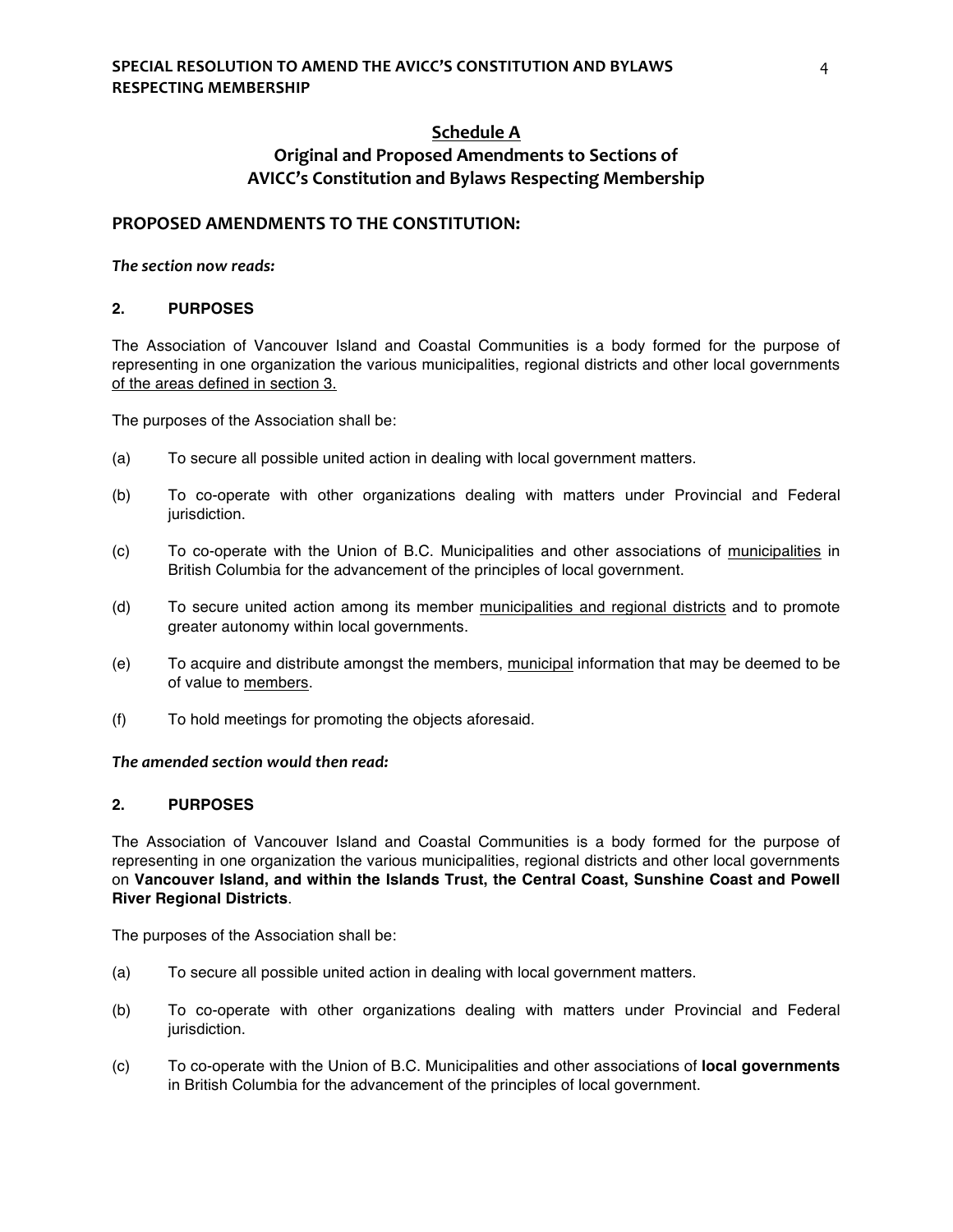## **SPECIAL RESOLUTION TO AMEND THE AVICC'S CONSTITUTION AND BYLAWS 8 RESPECTING MEMBERSHIP**

- (d) To secure united action among its member **local governments** and to promote greater autonomy within local governments.
- (e) To acquire and distribute amongst the members, information that may be deemed to be of value to **local governments**.
- (f) To hold meetings for promoting the objects aforesaid.

# **PROPOSED AMENDMENTS TO THE BYLAWS:**

#### The sections now read:

#### **Part 2 – Membership**

- 3. The members of the Society are the applicants for incorporation who are the municipalities and regional districts on Vancouver Island and in the northern coastal communities more particularly described as the Regional Districts of Alberni-Clayoquot, Capital Region, Central Coast, Comox-Strathcona, Cowichan Valley, Mount Waddington, Nanaimo, Powell River and Sunshine Coast; and the municipalities of Alert Bay, Campbell River, Central Saanich, Comox, Courtenay, Cumberland, Duncan, Esquimalt, Gibsons, Gold River, Highlands, Ladysmith, Lake Cowichan, Langford, Lantzville, Metchosin, Nanaimo, North Cowichan, North Saanich, Oak Bay, Parksville, Port Alberni, Port Alice, Port McNeill, Port Hardy, Powell River, Qualicum Beach, Saanich, Sayward, Sechelt, Sidney, Sooke, Tahsis, Tofino, Ucluelet, Victoria, View Royal and Zeballos; and the Sechelt Indian Government District; and Islands Trust and any other municipality or regional district on Vancouver Island or in the northern coastal communities of British Columbia, and a person who holds the office of mayor or councillor of a member municipality or chairperson or director of a member regional district or a trustee of the Islands Trust and who subsequently becomes a member, in accordance with these Bylaws and, in either case, have not ceased to be members.
- 4. (1) A municipality or regional district on Vancouver Island or in the northern coastal communities, or the Islands Trust may apply to the directors for membership in the Society and on acceptance by the directors is a member.
- (2) Except for a person who is an authorized representative under Bylaw 23(1) of a member municipality, regional district, or Islands Trust, any person who holds the office of mayor or councillor of a member municipality or of chairperson or director of a regional district may apply to the Directors for membership in the Society and on acceptance by the Directors is a member until they no longer hold office.

# *That Sections 3, 4 (1)* and 4 (2) of the Bylaws on Membership be deleted and replaced with *new sections 3, 4 (1) and 4 (2). The section would then read:*

### **Part 2 – Membership**

- **3. The members of the Society are** 
	- **(1) the applicants for incorporation of the Society;**
	- **(2) the cities, districts, townships, towns, villages and regional districts located within or partly within the following Regional Districts: Alberni-Clayoquot, Capital Regional, Central Coast, Comox Valley, Cowichan Valley, Mount Waddington,**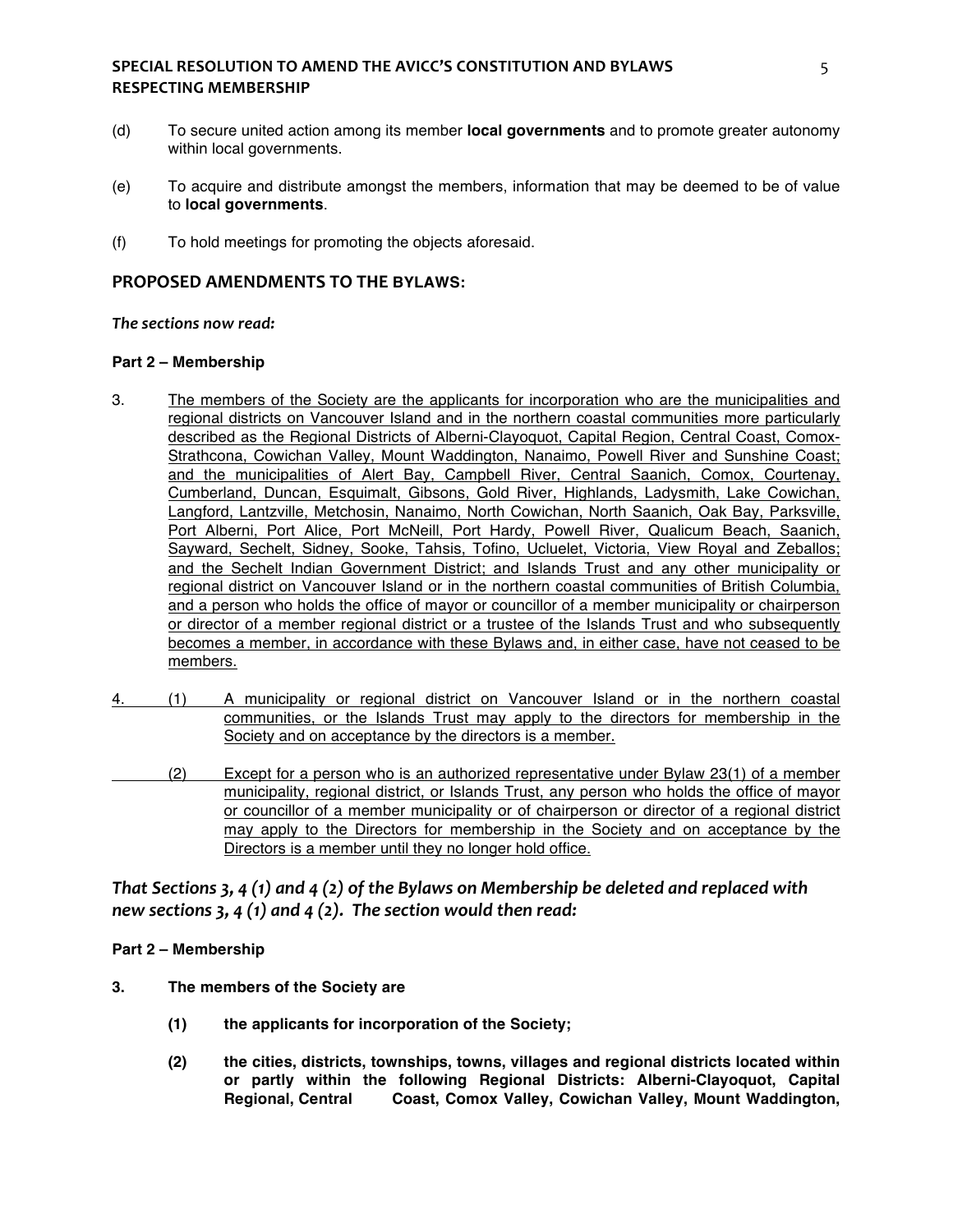**Nanaimo, Powell River, Strathcona and Sunshine Coast, that have been accepted by the directors to join the Society as local government members; and**

- **(3) other local governments located within or partly within the regional districts listed in Bylaw 3(2) that meet the criteria established by the Executive for membership.**
- **(4) persons who are officials of members by virtue of having been elected in accordance with the laws of British Columbia or Canada ['Elected Officials'], and who have subsequently become members in accordance with these Bylaws, for as long as they hold office.**
- **4. (1) A city, district, township, town, village, regional district or other local government that meets the criteria in Bylaw 3(2) and (3) may apply to the directors for membership in the Society and on acceptance by the directors and having paid the membership dues is a member.**
	- **(2) Except for a person who is an authorized representative under Bylaw 23(1) of a member local government, any person who is an official of a member by virtue of having been elected in accordance with the laws of British Columbia or Canada ['Elected Officials'] may apply to the Directors for membership in the Society and on acceptance by the Directors is a member until they no longer hold office.**

*That Sections 7* (e), 23 (1), (2) and (3), 25 (3), and 28 (3) of the Bylaws then be amended for *clarity, consequential to the amendments to Sections 3 and 4.* 

## The sections now read:

- 7. (e) if he or she was accepted for membership under Bylaw 4(2), on ceasing to hold the office of mayor or councillor of a member municipality or of chairperson or director or a member regional district; or
- 23. (1) A member municipality, regional district, or the Islands Trust may vote by its authorized representative who is entitled to speak and vote, and in all other respects exercise the rights of a members, and that representative must be considered as a member for all purposes with respect to a meeting of the Society.
	- (2) Only a mayor or councillor of a member municipality, a chairperson or director of a member regional district, of a trustee of the Islands Trust, may be an authorized representative under Bylaw 23(1) for either a member municipality, a member regional district, or the Islands Trust, in which he or she holds office, but not both.
	- (3) If a mayor or councillor of a member municipality, a chairperson or director of a member regional district, or a trustee of the Islands Trust is a member under Bylaw 4(2), upon being made an authorized representative under Bylaw 23(1), that person then ceases to be a member of the Society in accordance with Bylaw 7(f).
- 25. (3) A person is eligible to be a director only when they are and while they remain either a councillor or mayor on a municipal council, a director on a regional district board or a trustee of the Islands Trust.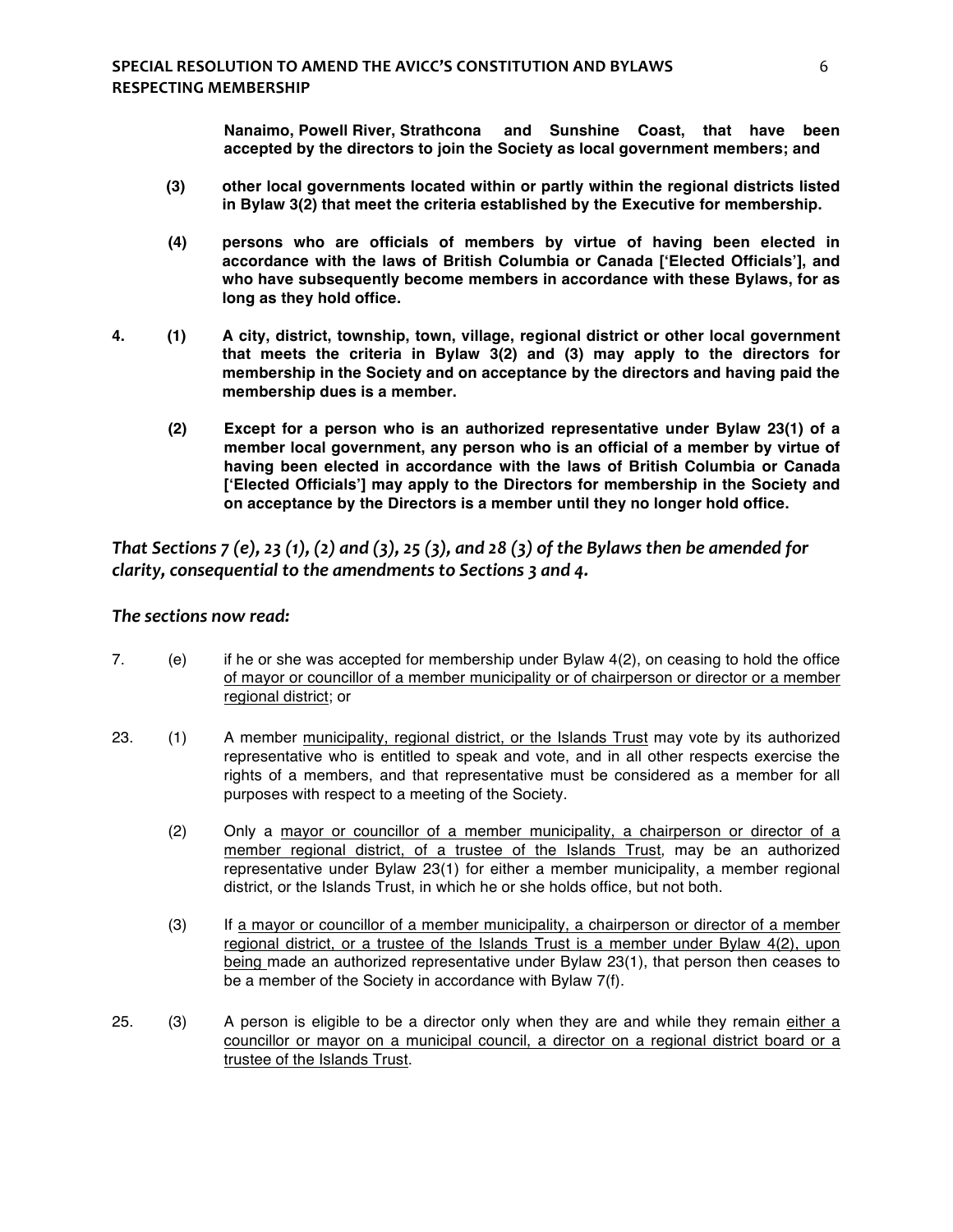## **SPECIAL RESOLUTION TO AMEND THE AVICC'S CONSTITUTION AND BYLAWS** *T* **RESPECTING MEMBERSHIP**

28. (3) If a director ceases to be a councillor or mayor on a municipal council, a director on a regional district board, or a trustee of the Islands Trust, the director ceases to hold office as a director of the Society.

# The sections would then read:

- 7. (e) if he or she was accepted for membership under Bylaw 4(2), on ceasing to hold the office **referred to in Bylaw 4(2)**; or
- 23. (1) A member **local government** may vote by its authorized representative who is entitled to speak and vote, and in all other respects exercise the rights of a member, and that representative must be considered as a member for all purposes with respect to a meeting of the Society.
	- (2) Only a **member accepted under Bylaw 4(2)** may be an authorized representative under Bylaw 23(1) for either a member municipality, a member regional district, the Islands Trust **or other local government**, in which he or she holds office, but not **for more than one of them.**
	- (3) **When a member accepted under Bylaw 4(2), has been** made an authorized representative under Bylaw 23(1), that person then ceases to be a member of the Society in accordance with Bylaw 7(f).
- 25. (3) A person is eligible to be a director only when they are and while they remain **eligible for membership under Bylaw 4(2).**
- 28. (3) If a director ceases to **hold the elected office required by Bylaw 4(2) for membership in the Society,** the director ceases to hold office as a director of the Society.

With the above amendments, the fully revised Constitution and Bylaws would then read:

# **APPENDIX A - FORM 3 - SOCIETY ACT CONSTITUTION OF THE ASSOCIATION OF VANCOUVER ISLAND AND COASTAL COMMUNITIES**

### **1. NAME**

The name of the society is the Association of Vancouver Island and Coastal Communities.

#### **2. PURPOSES**

The Association of Vancouver Island and Coastal Communities is a body formed for the purpose of representing in one organization the various municipalities, regional districts and other local governments **on Vancouver Island, and within the Islands Trust, the Central Coast, Sunshine Coast and Powell River Regional Districts.**

The purposes of the Association shall be:

- (a) To secure all possible united action in dealing with local government matters.
- (b) To co-operate with other organizations dealing with matters under Provincial and Federal jurisdiction.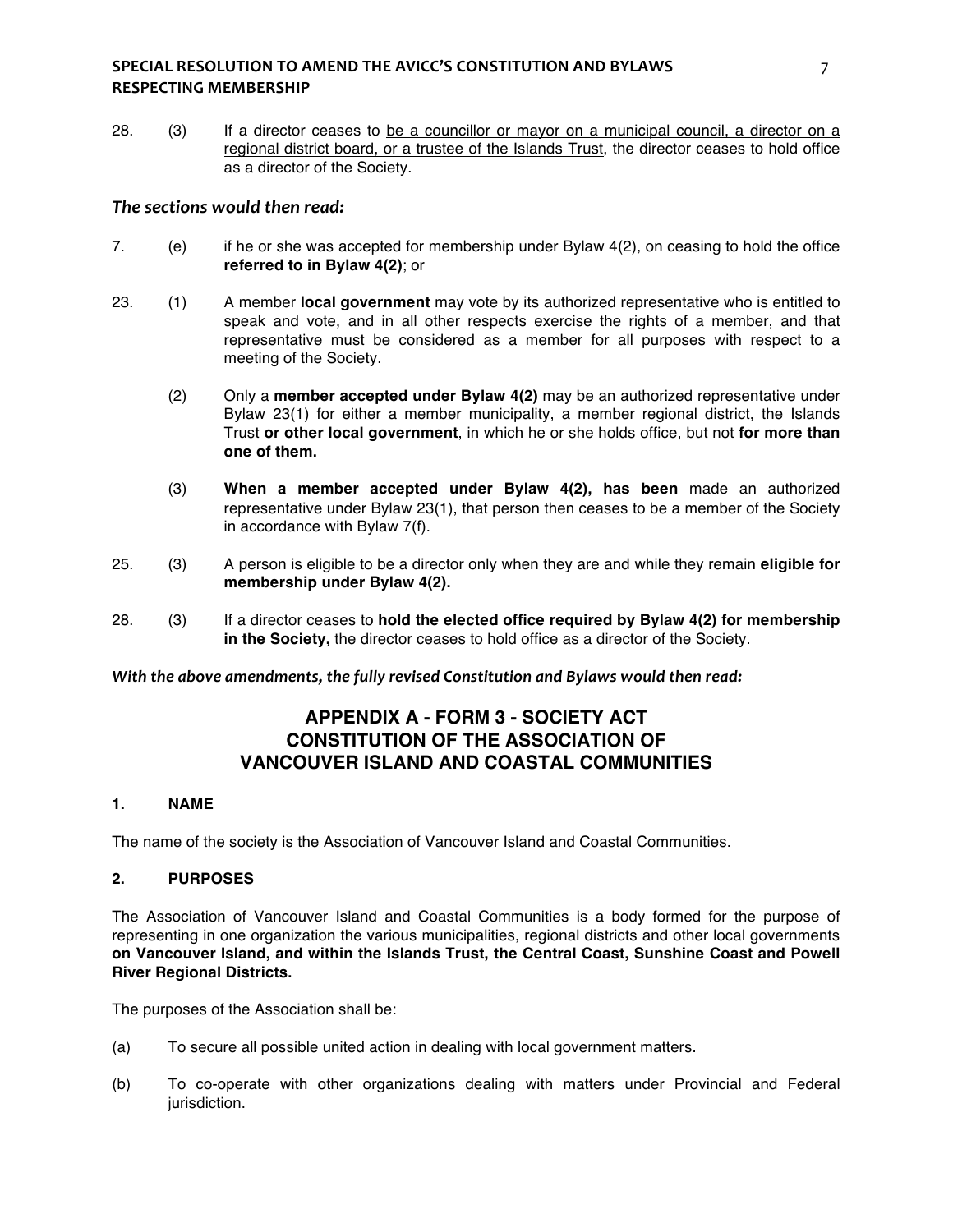## **SPECIAL RESOLUTION TO AMEND THE AVICC'S CONSTITUTION AND BYLAWS**  $\begin{array}{c} 8 \end{array}$ **RESPECTING MEMBERSHIP**

- (c) To co-operate with the Union of B.C. Municipalities and other associations of **local governments** in British Columbia for the advancement of the principles of local government.
- (d) To secure united action among its member **local governments** and to promote greater autonomy within local governments.
- (e) To acquire and distribute amongst the members, information that may be deemed to be of value to **local governments**.
- (f) To hold meetings for promoting the objects aforesaid.

### **BYLAWS OF THE ASSOCIATION OF VANCOUVER ISLAND AND COASTAL COMMUNITIES**

#### **Part 1 – Interpretation**

1. (1) In these Bylaws, unless the context otherwise requires:

**"directors"** mean the directors of the Society for the time being:

**"Society Act"** means the *Society Act* of British Columbia from time to time in force and all amendments to it;

**"registered address"** of a member means the member's address as recorded in the register of members.

- (2) The definitions in the *Society Act* on the date these Bylaws become effective apply to these bylaws.
- 2. Words importing the singular include the plural and vice versa, and words importing a male person include a female person and a corporation.

### **Part 2 – Membership**

- **3. The members of the Society are** 
	- **(1) the applicants for incorporation of the Society;**
	- **(2) the cities, districts, townships, towns, villages and regional districts located within or partly within the following Regional Districts: Alberni-Clayoquot, Capital Regional, Central Coast, Comox Valley, Cowichan Valley, Mount Waddington, Nanaimo, Powell River, Strathcona and Sunshine Coast, that have been accepted by the directors to join the Society as local government members; and**
	- **(3) other local governments located within or partly within the regional districts listed in Bylaw 3(2) that meet the criteria established by the Executive for membership.**
	- **(4) persons who are officials of members by virtue of having been elected in accordance with the laws of British Columbia or Canada ['Elected Officials'], and who have subsequently become members in accordance with these Bylaws, for as long as they hold office.**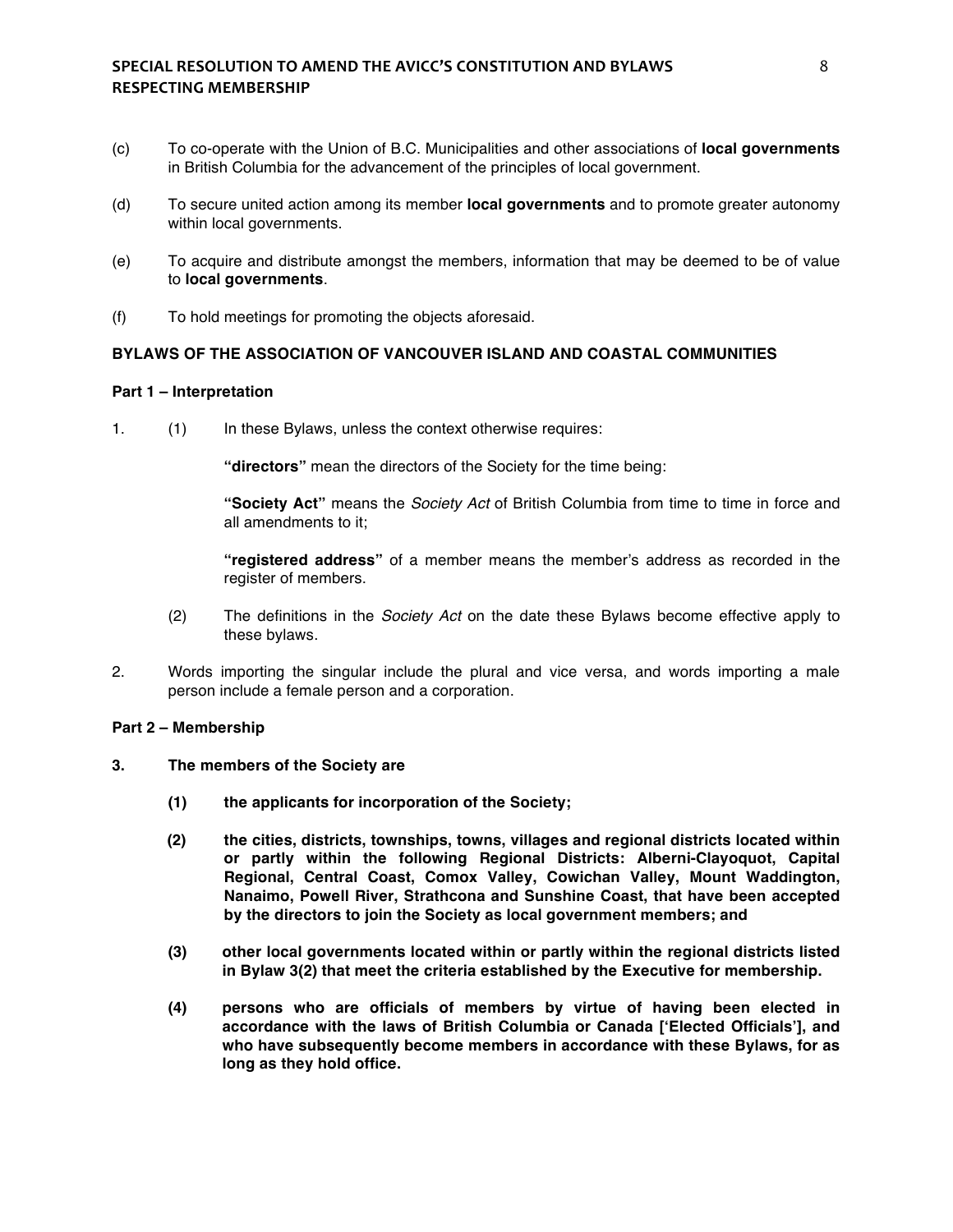- **4. (1) A city, district, township, town, village, regional district or other local government that meets the criteria in Bylaw 3(2) and (3) may apply to the directors for membership in the Society and on acceptance by the directors and having paid the membership dues is a member.**
	- **(2) Except for a person who is an authorized representative under Bylaw 23(1) of a member local government, any person who is an official of a member by virtue of having been elected in accordance with the laws of British Columbia or Canada ['Elected Officials'], may apply to the Directors for membership in the Society and on acceptance by the Directors is a member until they no longer hold office.**
- 5. Every member must uphold the constitution and comply with these Bylaws.
- 6. (1) The amount of the first annual membership dues must be determined by the directors and after that the annual membership dues must be determined at the general meeting of the Society.
	- (2) The annual membership dues must be paid before the annual general meeting and before members will be permitted to vote at the annual general meeting.
	- (3) A person accepted for membership under Bylaw 4(2) is not required to pay any annual membership dues.
- 7. A person ceases to be a member of the Society,
	- (a) by delivering his or her resignation in writing to the Secretary of the Society or by mailing or delivering it to the address of the Society;
	- (b) on his or her death or, in the case of a corporation, on dissolution;
	- (c) on being expelled, or
	- (d) on having been a member not in good standing for 12 consecutive months.
	- (e) if he or she was accepted for membership under Bylaw 4(2), on ceasing to hold the office **referred to in Bylaw 4(2);** or
	- (f) on becoming an authorized representative under bylaw 23(1).
- 8. (1) A member may be expelled by a special resolution of the members passed at a general meeting.
	- (2) The notice of special resolution for expulsion must be accompanied by a brief statement of the reasons for the proposed expulsion.
	- (3) The person who is the subject of the proposed resolution for expulsion must be given an opportunity to be heard at the general meeting before the special resolution is put to a vote.
- 9. All members are in good standing except a member who has failed to pay his or her current annual membership fee, or any other subscription or debt due and owing by the member to the Society, and the member is not in good standing so long as the debt remains unpaid.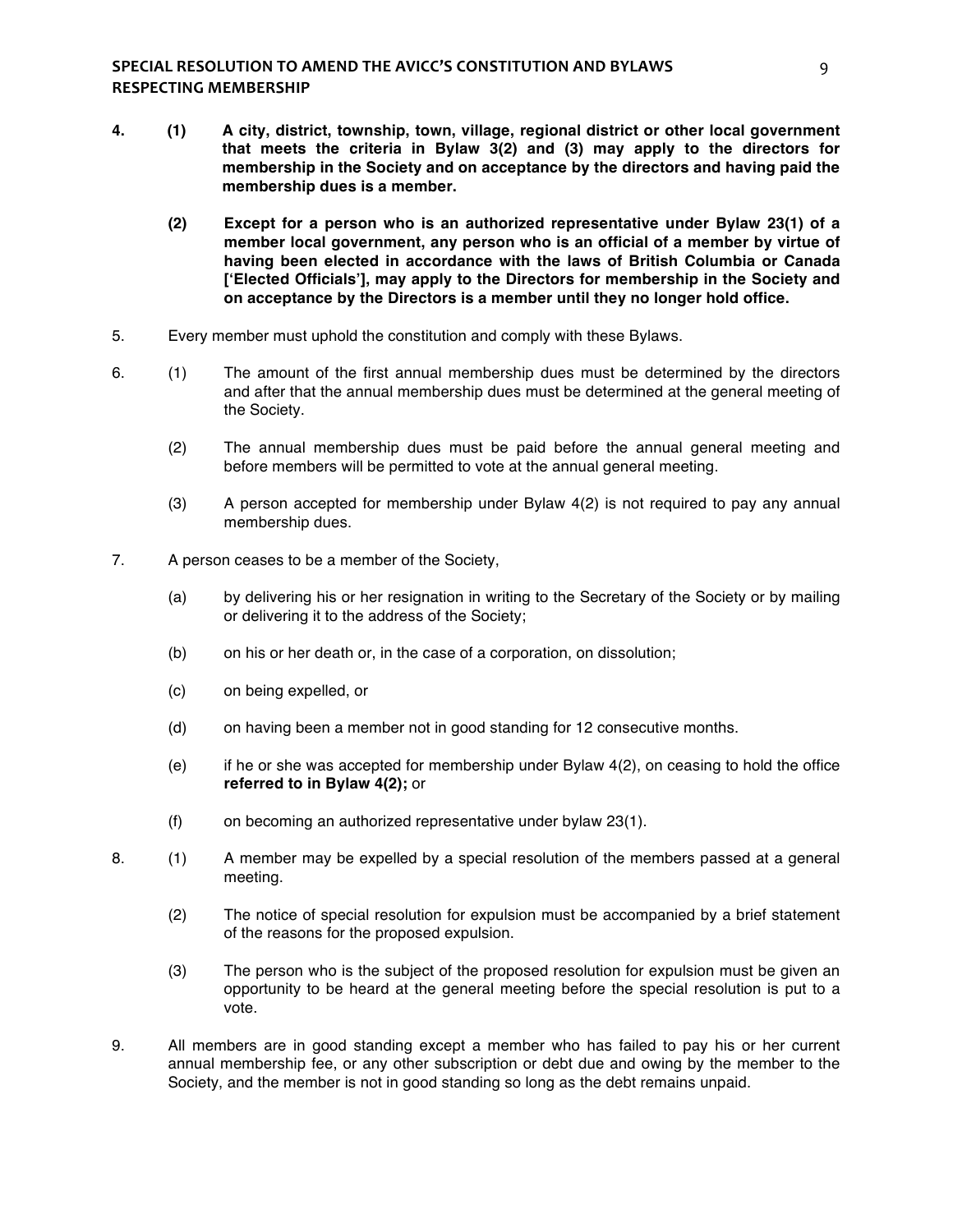## **SPECIAL RESOLUTION TO AMEND THE AVICC'S CONSTITUTION AND BYLAWS** *CONSTITUTION* **RESPECTING MEMBERSHIP**

#### **Part 3 – Meetings of Members**

- 10. General meetings of the Society must be held at the time and place, in accordance with the *Society Act,* that the directors decide.
- 11. Every general meeting, other than an annual general meeting, is an extraordinary general meeting.
- 12. The directors may, when they think fit, convene an extraordinary general meeting.
- 13. (1) Notice of a general meeting must specify the place, day and hour of the meeting, and, in case of special business, the general nature of that business.
	- (2) The accidental omission to give notice of a meeting to, or the non-receipt of a notice by, any of the members entitled to receive notice does not invalidate proceedings at that meeting.
- 14. The first annual general meeting of the Society must be held not more than 15 months after the date of incorporation, and after that an annual general meeting must be held at least at least once in every calendar year and not more than 15 months after the holding of the last preceding annual general meeting. The location of an annual general meeting other than the first annual general meeting must be determined by ordinary resolution at the annual general meeting.

### **Part 4 – Proceedings at General Meetings**

- 15. Special business is
	- (a) all business at an extraordinary general meeting except the adoption of rules of order, and
	- (b) all business conducted at an annual general meeting, except the following:
		- (i) the adoption of rules of order;
		- (ii) the consideration of the financial statements;
		- (iii) the report of the directors;
		- (iv) the report of the auditor, if any;
		- (v) the election of directors;
		- (vi) the appointment of the auditor, if required;
		- (vii) the other business that, under these Bylaws, ought to be conducted at an annual general meeting, or business that is brought under consideration by the report of the directors issued with the notice convening the meeting.
- 16. (1) Business, other than the election of a chair and the adjournment or termination of the meeting, must not be conducted at a general meeting at a time when a quorum is not present.
	- (2) If at any time during a general meeting there ceases to be a quorum present, business then in progress must be suspended until there is a quorum present or until the meeting is adjourned or terminated.
	- (3) A quorum is 51 members present or a greater number that the members may determine at a general meeting.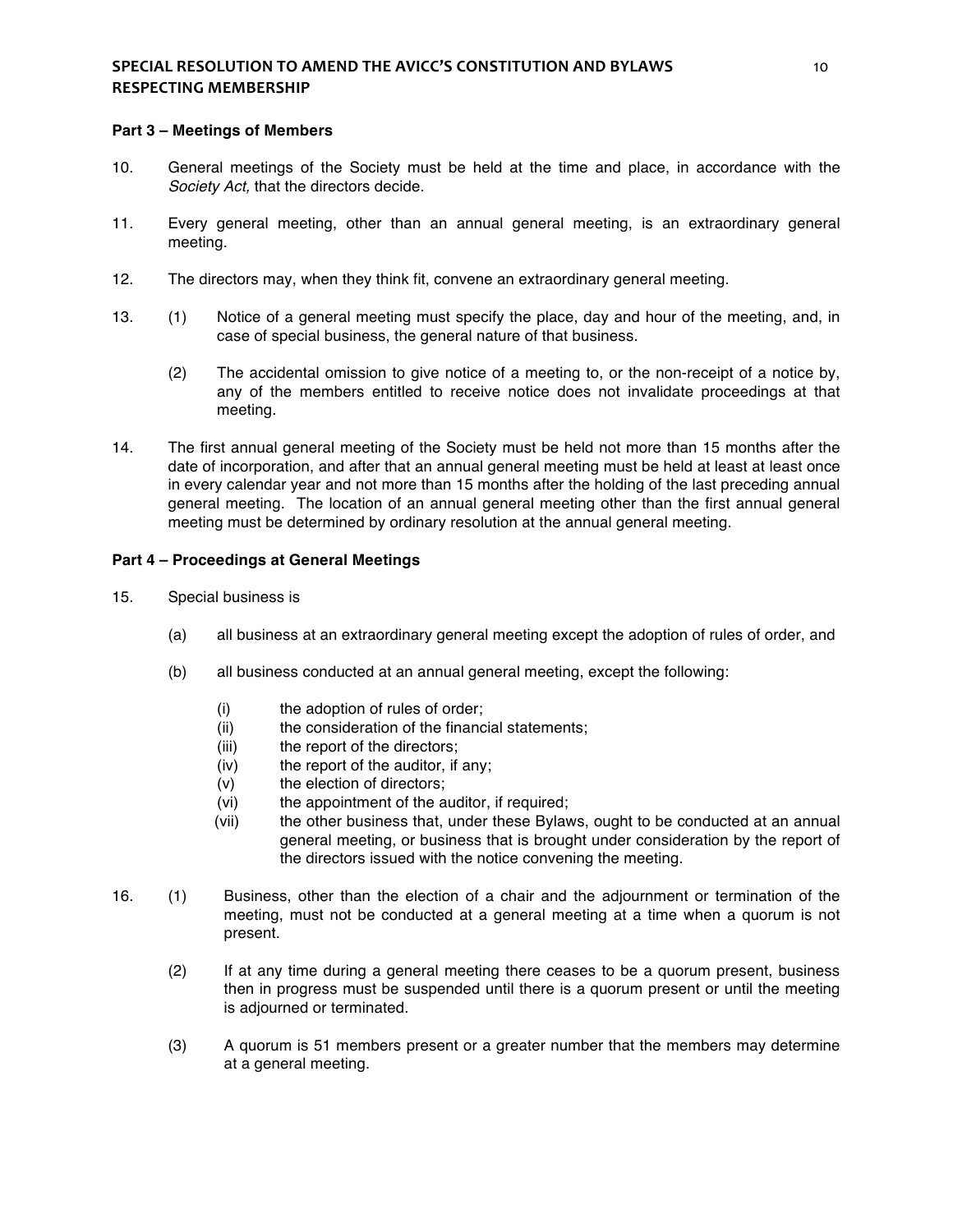## **SPECIAL RESOLUTION TO AMEND THE AVICC'S CONSTITUTION AND BYLAWS** *MACHELLAGY* **RESPECTING MEMBERSHIP**

- 17. If within 30 minutes from the time appointed for a general meeting a quorum is not present, the meeting, if convened on the requisition of members, must be terminated, but in any other case, it must stand adjourned to the same day in the next week, at the same time and place, and if, at the adjourned meeting, a quorum is not present within 30 minutes from the time appointed for the meeting, the members present constitute a quorum.
- 18. Subject to Bylaw 19, the president of the Society, the vice president or, in the absence of both, one of the other directors present, must preside as chair of a general meeting.
- 19. If at a general meeting
	- (a) there is no president, vice president or other director present within 15 minutes after the time appointed for holding the meeting, or
	- (b) the president and all the other directors present are unwilling to act as the chair,

the members present must choose one of their number to be the chair.

- 20. (1) A general meeting may be adjourned from time to time and from place to place, but business must not be conducted at an adjourned meeting other than the business left unfinished at the meeting from which the adjournment took place.
	- (2) When a meeting is adjourned for 10 days or more, notice of the adjourned meeting must be given as in the case of the original meeting.
	- (3) Except as provided in this Bylaw, it is not necessary to give notice of an adjournment or of the business to be conducted at an adjourned general meeting.
- 21. (1) The chair of a meeting may move or propose a resolution.
	- (2) In the case of a tie vote, the chair does not have a casting or second vote in addition to the vote to which he or she may be entitled as a member, and the proposed resolution does not pass.
	- (3) Unless the *Society Act* or these Bylaws otherwise provide, any action to be taken by a resolution of the members of the Society may be taken by ordinary resolution.
	- (4) Resolutions will be considered by the Society at the annual general meeting only if they are in the hands of the secretary/treasurer no later than 45 days prior to the annual general meeting in sufficient copies to permit distribution to the clerk or secretary of the members.
	- (5) Copies of the resolutions received by the secretary/treasurer must be distributed to the clerk or secretary of the members at least 14 days prior to the annual general meeting.
	- (6) Notwithstanding the foregoing, the members may submit any matter to the Annual General Meeting for consideration or action at any time if 3/4 of members in attendance at the Annual General Meeting approve.
	- (7) Despite clause (6) above, a resolution to amend the Constitution or these Bylaws must be given in writing to the secretary/treasurer 45 days before an annual general meeting or special meeting.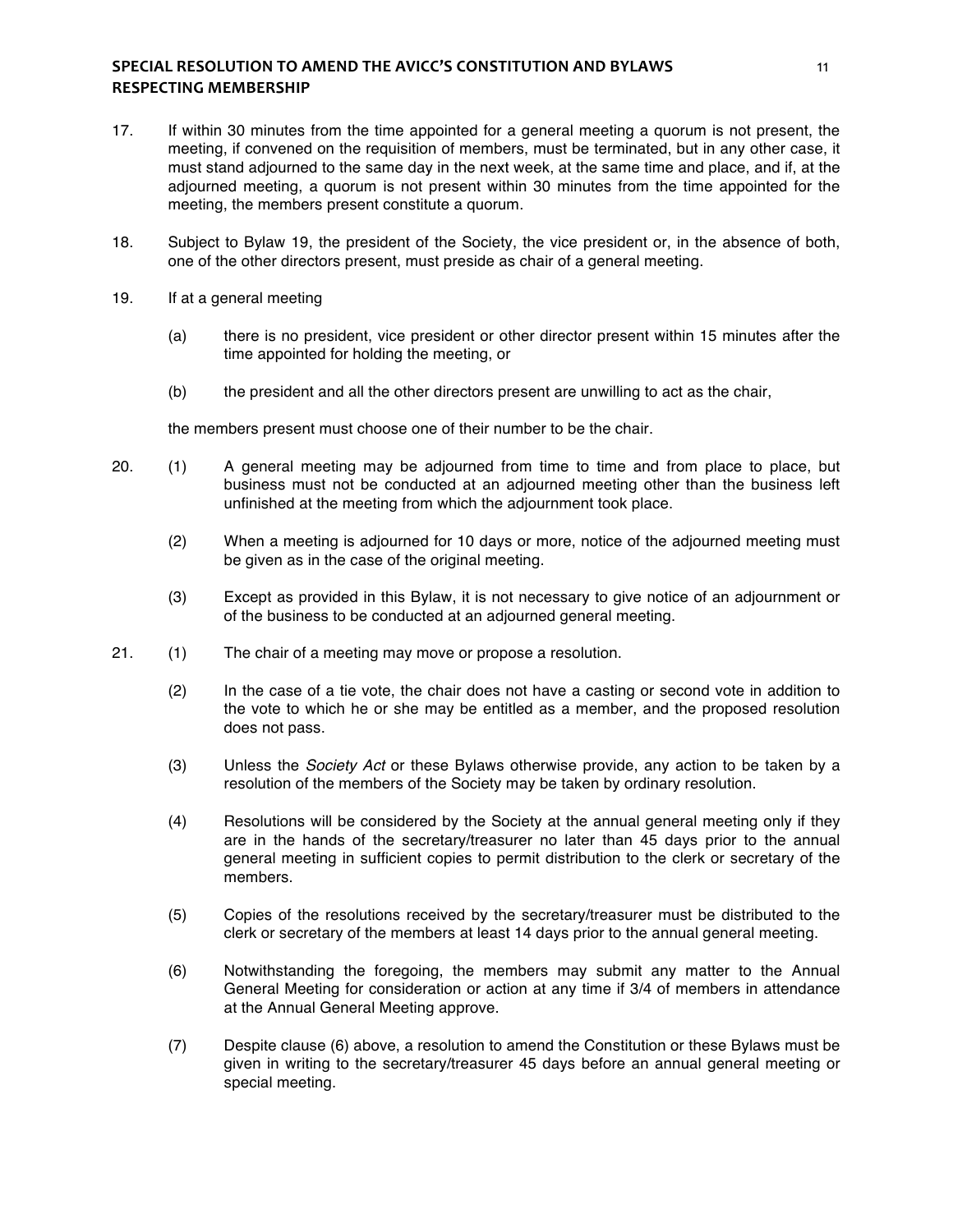- 22. (1) A member in good standing present at a meeting of members is entitled to one vote.
	- (2) Voting is by show of hands.
	- (3) Voting by proxy is not permitted.
- 23. (1) A member **local government** may vote by its authorized representative who is entitled to speak and vote, and in all other respects exercise the rights of a members, and that representative must be considered as a member for all purposes with respect to a meeting of the Society.
	- (2) Only **a member accepted under Bylaw 4(2)** may be an authorized representative under Bylaw 23(1) for either a member municipality, a member regional district, the Islands Trust **or other local government**, in which he or she holds office, but not **for more than one of them.**
	- (3) **When a member accepted under Bylaw 4(2) has been** made an authorized representative under Bylaw 23(1), that person then ceases to be a member of the Society in accordance with Bylaw 7(f).

## **Part 5 – Directors and Officers**

- 24. (1) The directors may exercise all the powers and do all the acts and things that the Society may exercise and do, and that are not by these Bylaws or by statute or otherwise lawfully directed or required to be exercised or done by the Society in a general meeting, but subject, nevertheless, to
	- (a) all laws effecting the Society,
	- (b) these Bylaws, and
	- (c) rules, not being inconsistent with these Bylaws, that are made from time to time by the Society in a general meeting.
	- (2) A rule, made by the Society in a general meeting, does not invalidate a prior act of the directors that would have been valid if that rule had not been made.
- 25. (1) The president, immediate past president, first vice president, second vice president, three directors at large, Electoral Area Representative elected annually at the Annual Meeting, and one or more other persons are the directors and the executive of the Society.
	- (2) The number of directors must be 8 or a greater number determined from time to time at a general meeting.
	- (3) A person is eligible to be a director only when they are and while they remain **eligible for membership under Bylaw 4(2).**
- 26. (1) The directors must retire from office at each annual general meeting when their successors are elected.
	- (2) Separate elections must be held for each office to be filled.
	- (3) An election may be by acclamation, otherwise it must be by ballot.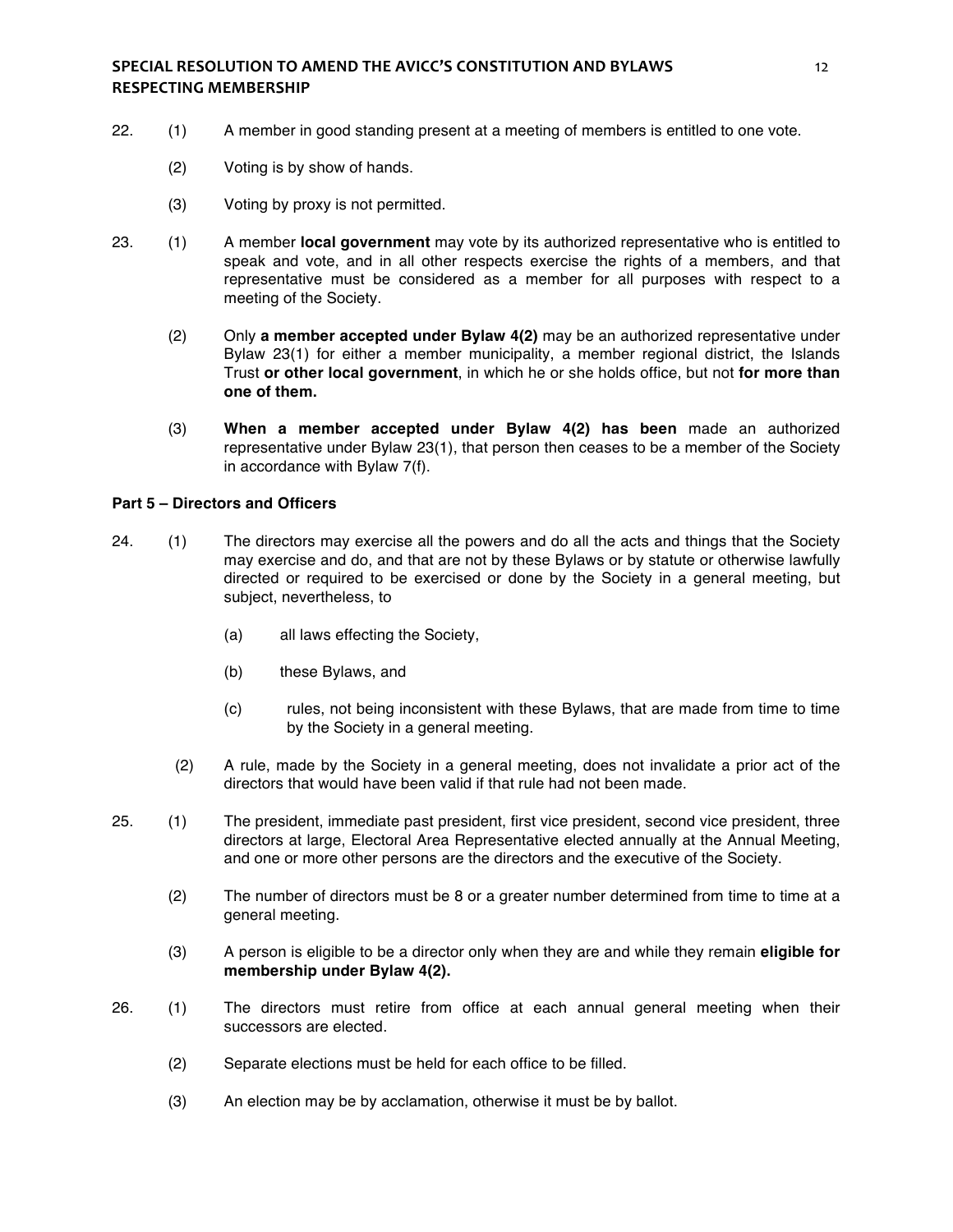- (4) If a successor is not elected, the person previously elected or appointed continues to hold office.
- (5) A director may be nominated in writing in advance of the annual general meeting or may be nominated from the floor at the annual general meeting.
- (6) All elected official members of the Society are eligible to stand for election to the executive provided however, that the position of Electoral Area Representative must be filled by an Electoral Area Director.
- (7) All elected official members of the Society present at the annual general meeting are entitled to vote for the executive position of Director at Large.
- (8) Only elected official members of the Society representing Electoral Areas are entitled to vote for the position of Electoral Area Representative.
- (9) Voting by proxy shall not be permitted.
- 27. (1) The directors may at any time and from time to time appoint a member as a director to fill a vacancy in the directors.
	- (2) A director so appointed holds office only until the conclusion of the next annual general meeting of the Society, but is eligible for re-election at the meeting.
- 28. (1) If a director resigns his or her office or otherwise ceases to hold office, the remaining directors must appoint a member to take the place of the former director.
	- (2) An act or proceeding of the directors is not invalid merely because there are less than the prescribed number of directors in office.
	- (3) If a director ceases to **hold the elected office required by Bylaw 4(2) for membership in the Society,** the director ceases to hold office as a director of the Society.
- 29. (1) The members may, by special resolution, remove a director, before the expiration of his or her term of office, and may elect a successor to complete the term of office.
	- (2) The office of a director must be vacated if the director:
		- (a) delivers a resignation in writing to the secretary or mails or delivers it to the address of the Society;
		- (b) is convicted of an indictable offence, and the directors have resolved to remove him;
		- (c) fails to attend three consecutive meetings of the directors without good and sufficient reason in the opinion of the directors and the directors must have resolved to remove him;
		- (d) if he is found by a Court to be of unsound mind;
		- (e) if he becomes bankrupt; or
		- (f) on death.
- 30. A director must not be remunerated for being or acting as a director but a director must be reimbursed for all expenses necessarily and reasonably incurred by the director while engaged in the affairs of the Society.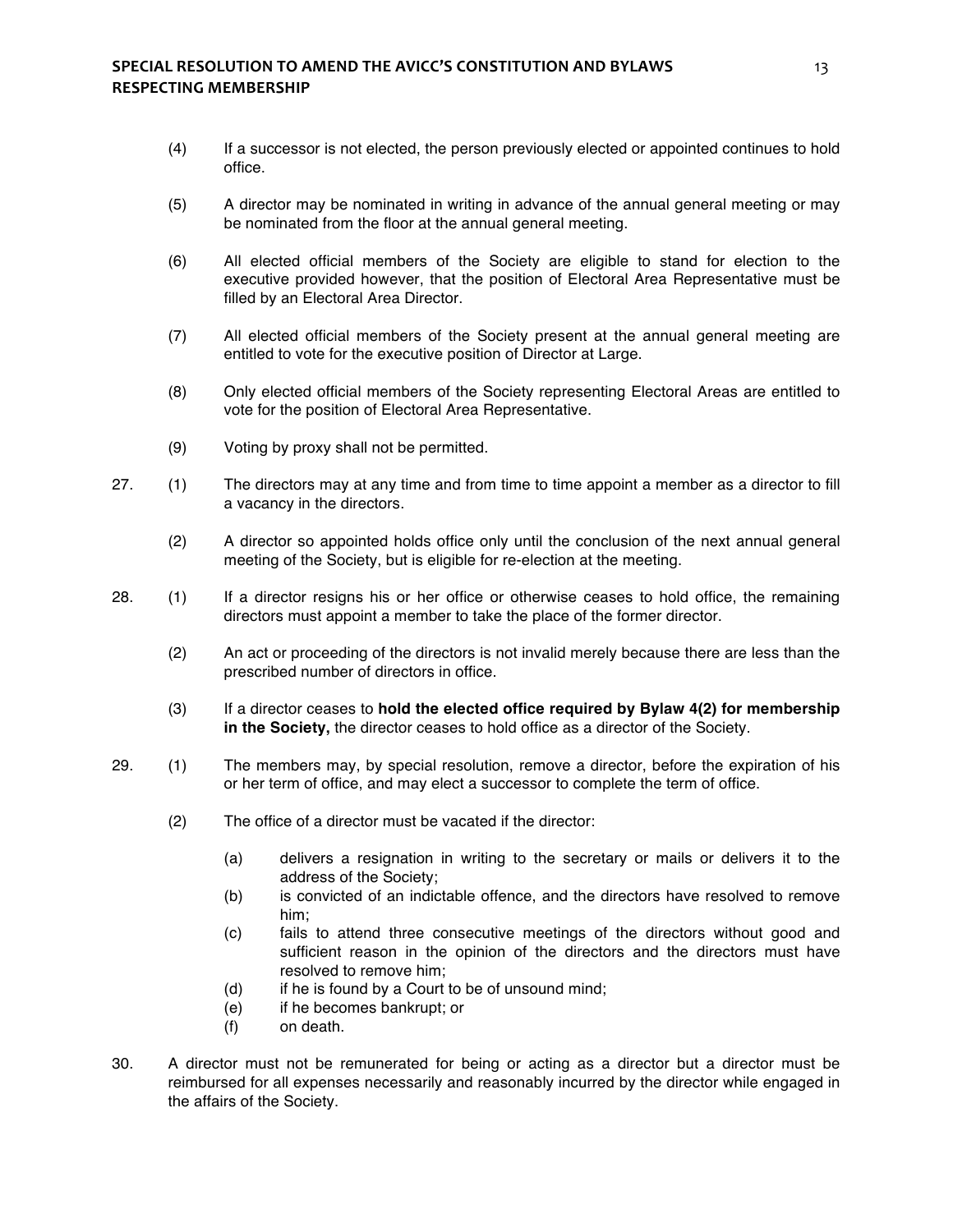#### **Part 6 – Proceedings of Directors**

- 31. (1) The directors may meet at the places they think fit to conduct business, adjourn and otherwise regulate their meetings and proceedings, as they see fit.
	- (2) The directors may from time to time set the quorum necessary to conduct business, and unless so set the quorum is 5 of the directors then in office.
	- (3) The president is the chair of all meetings of the directors, but if at a meeting the president is not present within 30 minutes after the time appointed for holding the meeting, the first vice president must act as chair, but if neither is present the directors present may choose one of their number to be the chair at that meeting.
	- (4) A director may at any time, and the secretary, on the request of a director, must, convene a meeting of the directors.
	- (5) Without limiting the generality of Bylaw 31(1), the directors of the Society must manage the affairs and the property of the Society, including, but not limited to, the power to:
		- (a) enter into contracts and agreements on behalf of the Society and to delegate in such terms and conditions it considers appropriate the entering into contracts and agreements;
		- (b) authorize expenditures on behalf of the Society from time to time;
		- (c) delegate by unanimous resolution to an officer or officers of the Society the right to employ and pay salaries to employees;
		- (d) enter into trust arrangements with a trust company, bank or the Municipal Finance Authority for the purpose of creating a trust fund in which the capital interest may be made available for the benefit of promoting the interest of the Society in accordance with the terms as the directors may prescribe;
		- (e) take any steps it deems requisite to enable the Society to acquire, accept, solicit or receive legacies, gifts, grants, settlements, bequests, endowments and donations of any kind whatsoever for the purpose of furthering the objects of the Society; and
		- (f) subject to section 32 of the *Society Act*, the directors may from time to time on behalf of the Society invest the funds of the Society in any investments whatsoever which in the director's discretion it may consider advisable, and the Board may delegate on such terms and conditions as it considers appropriate the power to invest the funds of the Society.
	- (6) Reasonable notice of a meeting must be given by specifying the place, the date and the hour of such meeting by mail, postage prepaid, addressed to each of the directors at his or her address as it appears on the books of the Society or by leaving it at his or her usual business or residential address or by telephone, telegram, telex or any method of transmitting legibly recorded messages or by personal service. Reasonable notice must be seven days or a lesser period if agreed to by all 8 directors.
	- (7) The directors may confer and vote by teleconference or by other electronic means.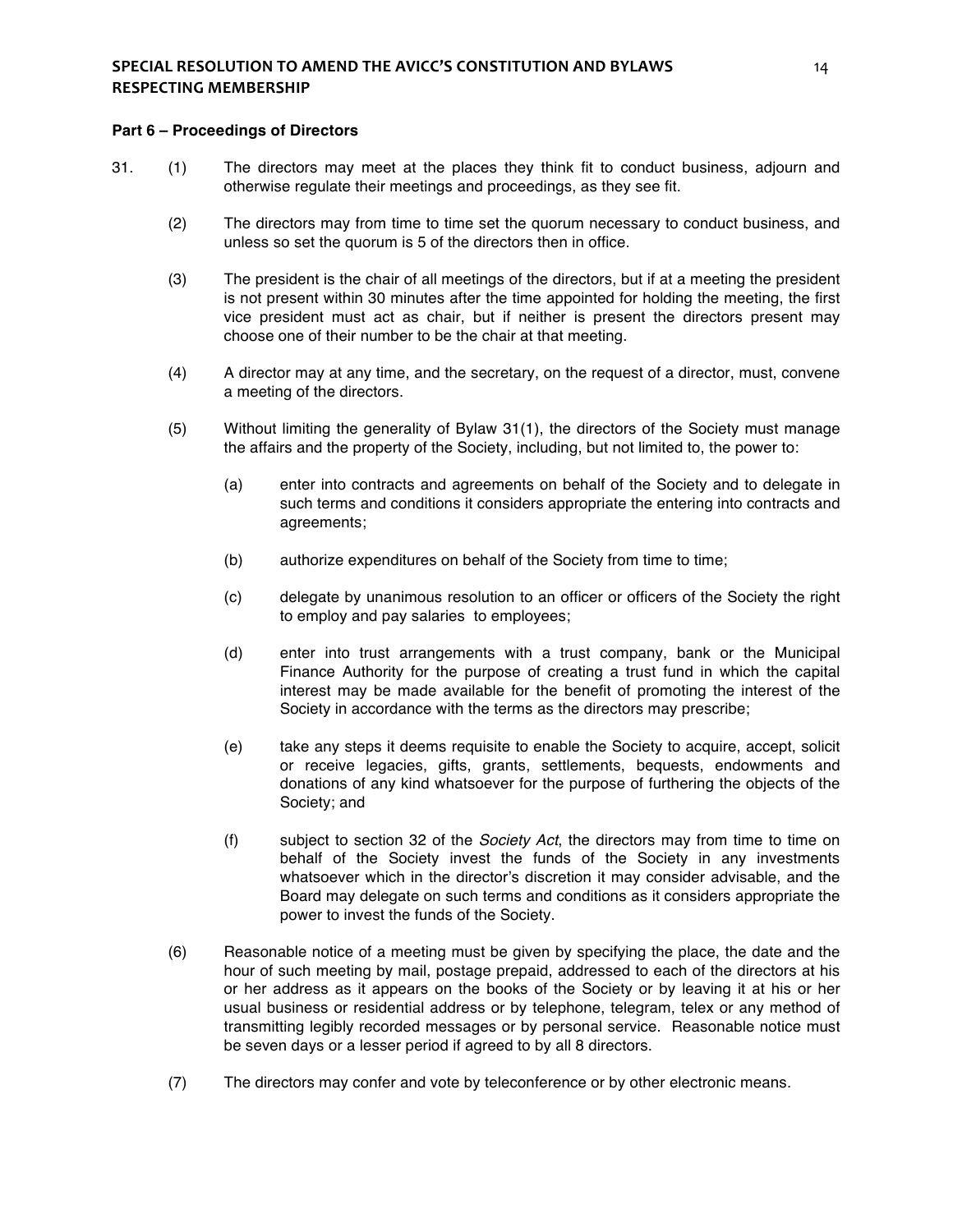### **SPECIAL RESOLUTION TO AMEND THE AVICC'S CONSTITUTION AND BYLAWS 15** 15 **RESPECTING MEMBERSHIP**

- 32. (1) The directors may delegate any, but not all, of their powers to committees consisting of the director or directors as they think fit.
	- (2) A committee so formed in the exercise of the powers so delegated must conform to any rules imposed on it by the directors, and must report every act or thing done in exercise of those powers to the earliest meeting of the directors held after the act or thing has been done.
- 33. A committee must elect a chair of its meetings, but if no chair is elected, or if at a meeting the chair is not present within 30 minutes after the time appointed for holding the meeting, the directors present who are members of the committee must choose one of their number to be the chair of the meeting.
- 34. The members of a committee may meet and adjourn as they think proper.
- 35. For a first meeting of directors held immediately following the appointment or election of a director or directors at an annual or other general meeting of members, or for a meeting of the directors at which a director is appointed to fill a vacancy in the directors, it is not necessary to give notice of the meeting to the newly elected or appointed director or directors for the meeting to be constituted, if a quorum of the directors is present.
- 36. A director who may be absent temporarily from British Columbia may send or deliver to the address of the Society a waiver of notice, which may be by letter, telegram, telex or cable, of any meeting of the directors and may at any time withdraw the waiver, and until the waiver is withdrawn,
	- (a) a notice of meeting of directors is not require to be sent to that director, and
	- (b) any and all meetings of the directors of the Society, notice of which has not been given to that director, if a quorum of the directors is present, are valid and effective.
- 37. (1) Questions arising at a meeting of the directors and committee of directors must be decided by a majority of votes.
	- (2) In the case of a tie vote, the chair does not have a second or casting vote.
- 38. A resolution proposed at a meeting of directors or committee of directors need not be seconded, and the chair of a meeting may move or propose a resolution.
- 39. A resolution in writing, signed by all the directors and placed with the minutes of the directors, is as valid and effective as if regularly passed at a meeting of directors.

### **Part 7 – Duties of Officers**

- 40. (1) The president presides at all meetings of the Society and of the directors.
	- (2) The president is the chief executive officer of the Society and must supervise the other officers in the execution of their duties.
	- (3) The president must designate the bank with which the Society's accounts must be kept.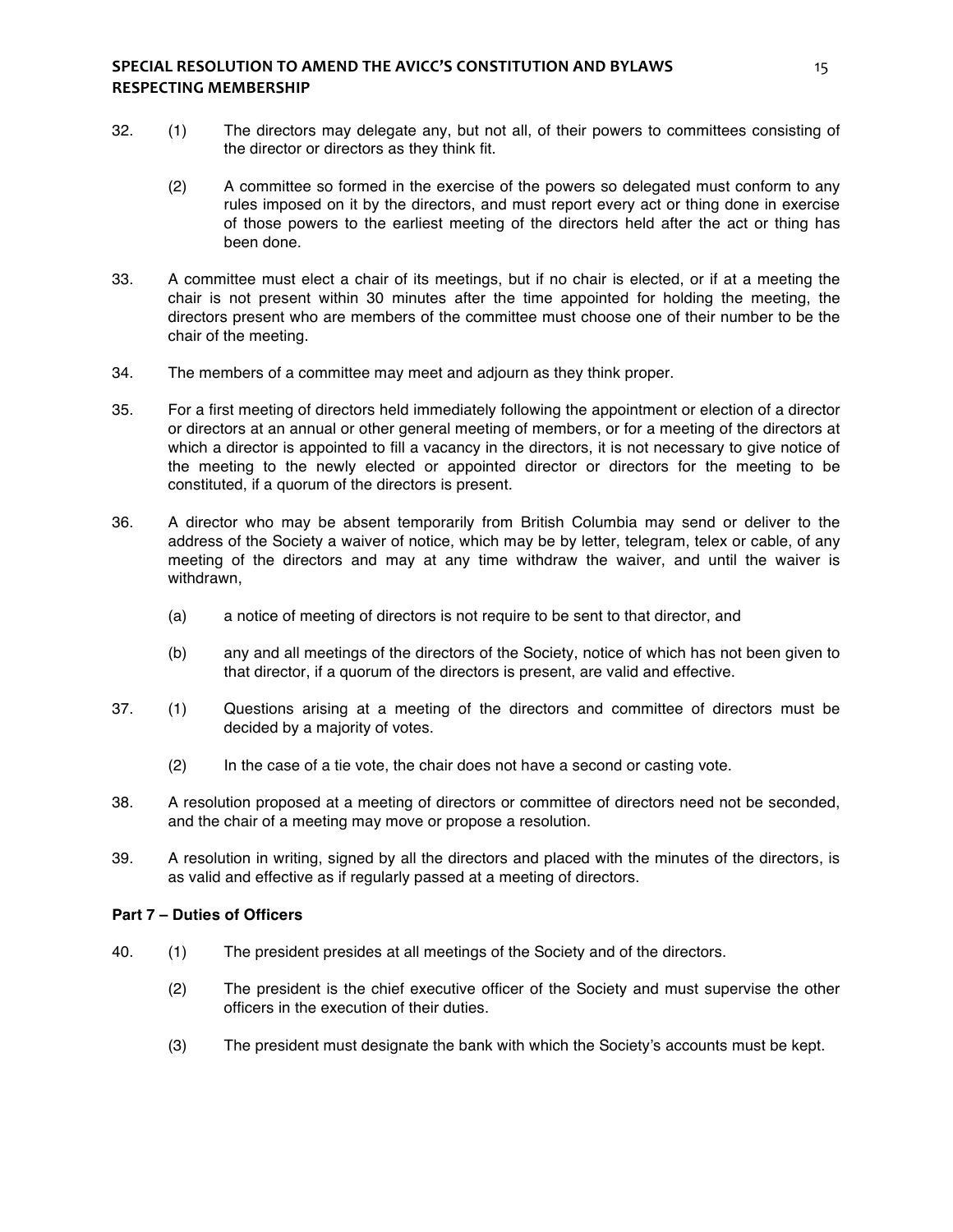## **SPECIAL RESOLUTION TO AMEND THE AVICC'S CONSTITUTION AND BYLAWS** *MACLEMENT* **16 RESPECTING MEMBERSHIP**

- (4) Either the president or a director authorized by resolution of the Board must co-sign with the secretary/treasurer banking resolutions and cheques drawn on the Society's bank account.
- (5) The president must generally exercise such oversight of the affairs of the Society as may best promote its prosperity and protects its interest.
- (6) The president must be the chair of the meetings held by the directors.
- (7) The president may appoint two persons to audit the accounts of the secretary/treasurer if he deems it necessary.
- (8) The president may appoint such special committees as he deems necessary.
- (9) The Executive of the Society shall appoint a secretary-treasurer.
- 41. The vice president must carry out the duties of the president during the president's absence.
- 42. The secretary must do the following:
	- (a) conduct the correspondence of the Secretary;
	- (b) issue notices of meetings of the Society and directors;
	- (c) keep minutes of all meetings of the Society and directors;
	- (d) have custody of all records and documents of the Society except those required to be kept by the treasurer;
	- (e) have custody of the common seal of the Society;
	- (f) maintain the register of members;
	- (g) in January of each year advise all members in the Society the amount of their annual dues.
- 43. The treasurer must
	- (a) keep the financial records, including books of account, necessary to comply with the *Society Act,* and
	- (b) render financial statements to the directors, members and others when required;
	- (c) deposit all monies to the credit of the Society's bank and pay all accounts due by the Society;
	- (d) present at the annual general meeting a full and complete statement of the finances of the Society, showing all receipts and disbursements for the year and listing by membership the annual fees paid;
	- (e) document director expenses incurred in the performance of his or her duties including, but without limiting the generality of the foregoing, long distance phone calls,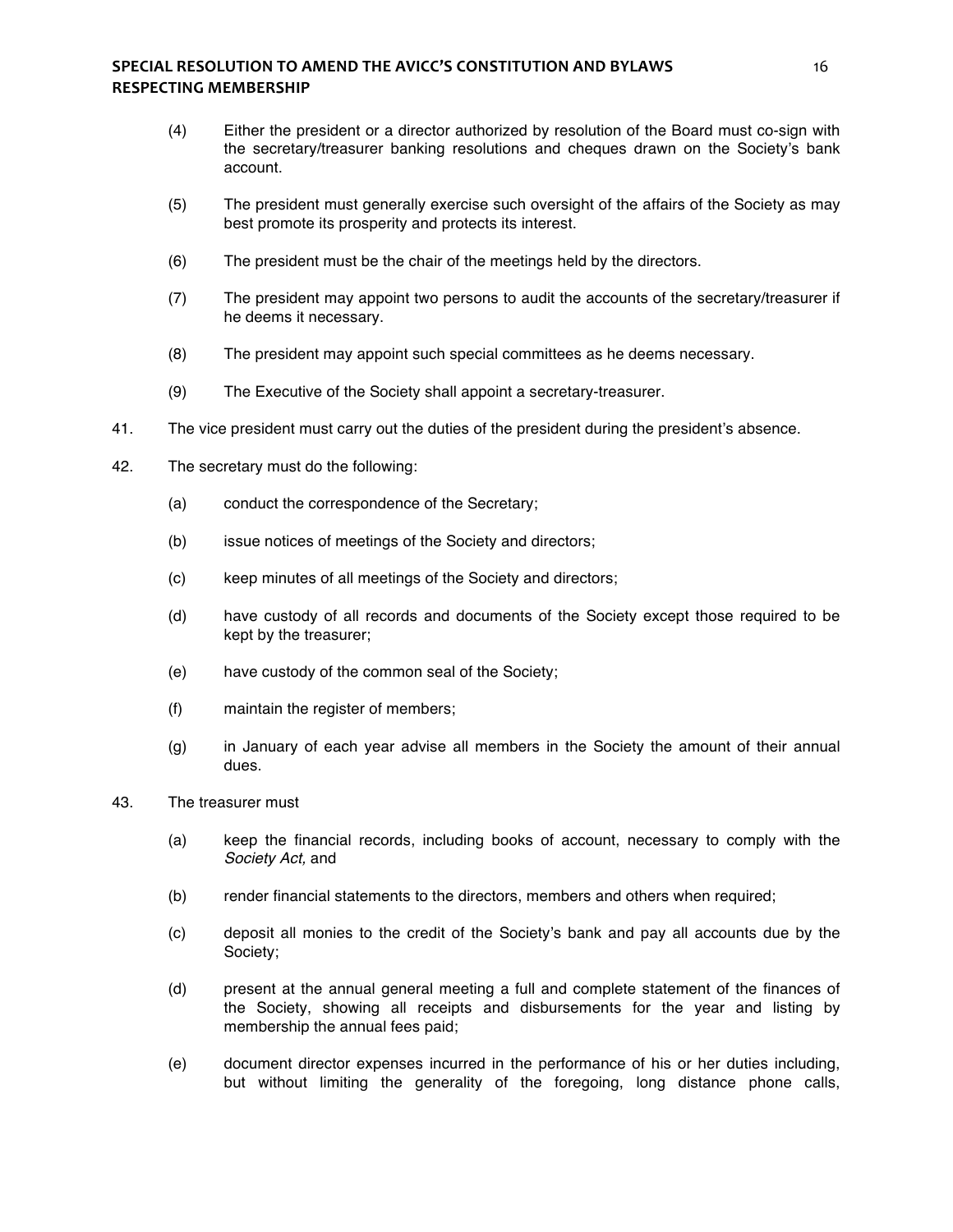photocopying, postage, stationary, etc. and charge these to the Society as administrative and overhead fees.

- 44. (1) The offices of secretary and treasurer may be held by one person who is to be known as the secretary treasurer.
	- (2) If a secretary/treasurer holds office, the total number of directors must not be less than 5 or the greater number that may have been determined under Bylaw 25(2).
	- (3) The secretary/treasurer must be appointed by the directors and may be made an employee by resolution of the directors.
	- (4) The secretary/treasurer must be employed for one year from the date he or she is hired, but must be re-eligible for rehiring at the expiration of their employment term.
	- (5) The secretary/treasurer must be subject to removal by resolution of the directors at any time.
- 45. In the absence of the secretary from a meeting, the directors must appoint another person to act as secretary at the meeting.

### **Part 8 – Seal**

- 46. The directors may provide a common seal for the Society and may destroy a seal and substitute a new seal in its place.
- 47. The common seal must be affixed only when authorized by a resolution of the directors and then only in the presence of the persons specified in the resolution, or if no persons are specified, in the presence of the president and secretary or president and secretary treasurer.

### **Part 9 – Indemnities to Directors and Officers**

- 48. Subject to the provisions of the *Society Act,* the directors must cause the Society to indemnify a director or former director of the Society and the heirs and personal representatives of any such person against all costs, charges and expenses, including an amount paid to settle an action or satisfy a judgment actually and reasonably incurred by him, her or them including an amount paid to settle an action or satisfy a judgment in a civil or administrative action or proceeding to which he or she or they are made a party by reason of his or her being or having been a director of the Society, including any action brought by the Society. Each director of the Society on being elected or appointed must be deemed to have contracted with the Society on the terms of the foregoing indemnity.
- 49. Subject to the provisions of the *Society Act*, the directors may cause the Society to indemnify any officer of the Society and his or her heirs and personal representatives against all costs and expenses whatsoever incurred by him or them and resulting from acting as an officer of the Society.
- 50. The directors may cause the Society to purchase and maintain insurance for the benefit of any person who is or was serving as a director or officer of the Society and his or her heirs or personal representatives against any liability incurred by him or her as such director or officer.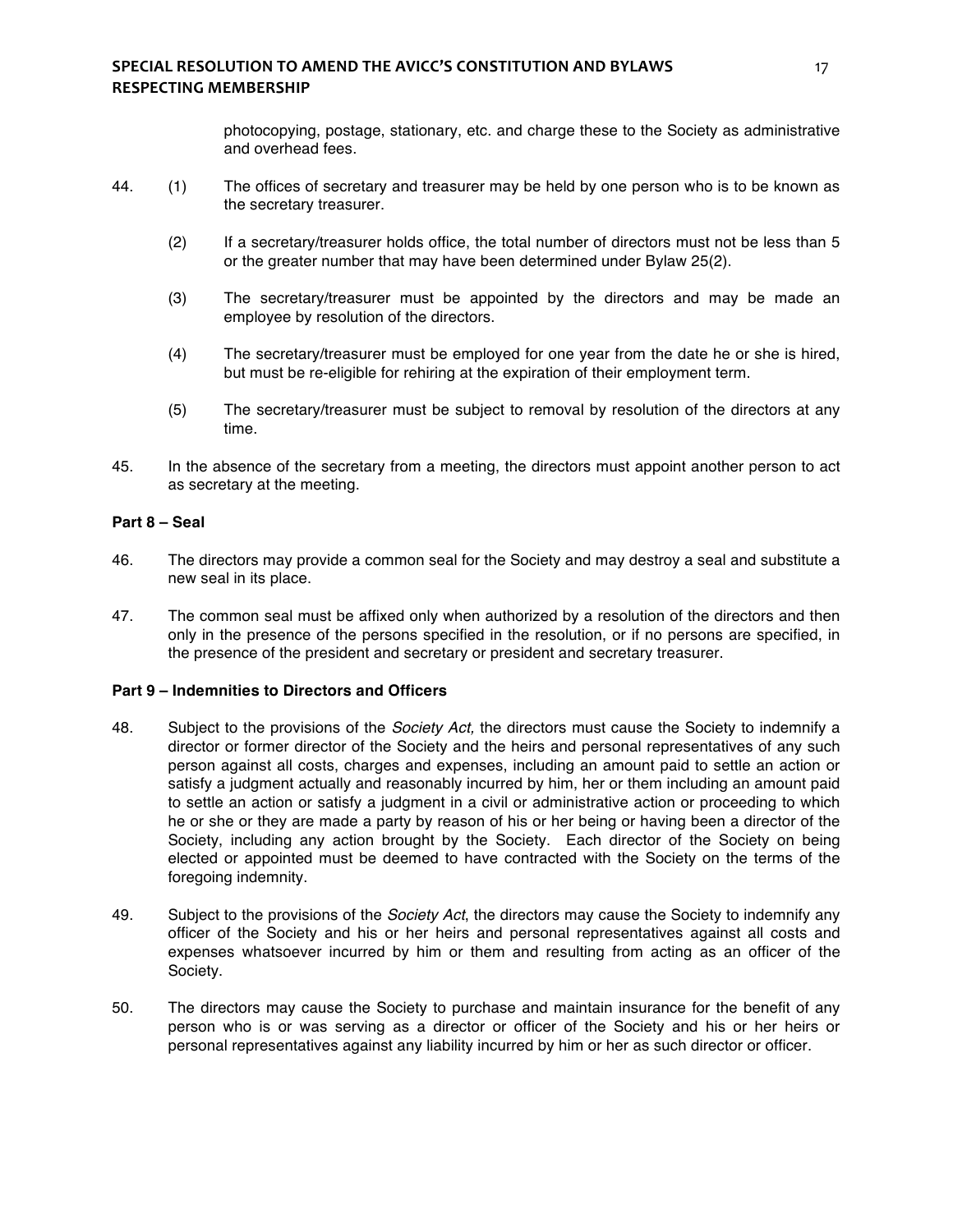# **SPECIAL RESOLUTION TO AMEND THE AVICC'S CONSTITUTION AND BYLAWS**  $18$ **RESPECTING MEMBERSHIP**

### **Part 10 – Execution of Documents**

51. Contracts, documents or any instruments in writing requiring the signature of the Society, must be signed by any two officers and all contracts, documents and instruments in writing so signed must be binding upon the Society without any further authorization or formality. The directors must have the power from time to time by unanimous agreement of the directors to appoint an officer or officers on behalf of the Society to sign specific documents, contracts and instruments in writing. The directors may give the Society's power of attorney to any registered dealer in securities for the purposes of the transferring of and sealing with any stocks, bonds and other securities of the Society.

#### **Part 11 – Borrowing**

- 52. In order to carry out the purposes of the Society the directors may, on behalf of and in the name of the Society, raise or secure the payment or repayment of money in the manner they decide, and, in particular but without limiting that power, by the issue of debentures.
- 53. A debenture must not be issued without the authorization of a special resolution.
- 54. The members may, by special resolution, restrict the borrowing powers of the directors, but a restriction imposed expires at the next annual general meeting.

### **Part 12 – Auditor**

- 55. This Part applies only if the Society is required or has resolved to have an auditor.
- 56. The first auditor must be appointed by the directors who must also fill all vacancies occurring in the office of auditor.
- 57. At each annual general meeting the Society must appoint an auditor to hold office until the auditor is re-elected or a successor is elected at the next annual general meeting.
- 58. An auditor may be removed by ordinary resolution.
- 59. An auditor must be promptly informed in writing of the auditor's appointment or removal.
- 60. A director or employee of the Society must not be its auditor.
- 61. The auditor may attend general meetings.

#### **Part 13 – Notices to Members**

- 62. A notice may be given to a member, either personally or by mail to the member at the member's registered address.
- 63. A notice sent by mail is deemed to have been given on the second day following the day on which the notice is posted, and in proving that notice has been given, it is sufficient to prove the notice was properly addressed and put in a Canadian post office receptacle.
- 64. (1) At least 30 days written notice of a general meeting must be given to
	- (a) every member shown on the register of members on the day notice is given, and